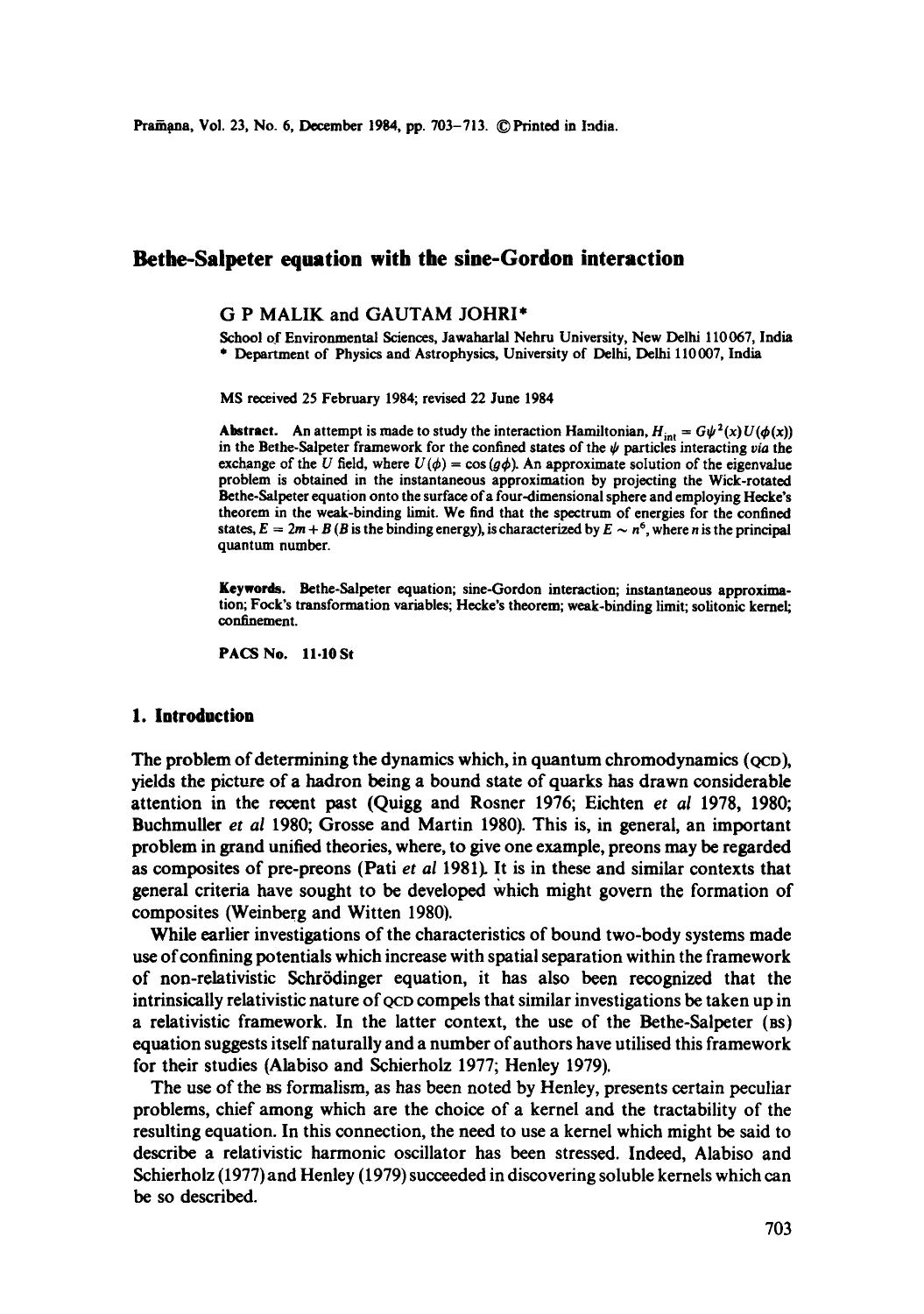## *704 G P Malik and Gautam Johri*

This paper is motivated by the question: in the as framework, could a confined state of two quarks be brought about by a nonlinear "field" to which the gluons condense because of their self-interaction? Thus, we study the interaction Hamiltonian,  $H_{int} = (G\psi^2(x)U(\phi(x))$  in the BS framework for the confined states of the  $\psi$  particles interacting *via* the exchange of the U field. We must now choose the interaction,  $U(\phi)$ .

Let us recall that, in  $1 + 1$  dimensions at least, the sine-Gordon (sq) interaction is one of the most extensively studied interactions and that it has a rather special status: the SG equation and its 1-soliton solution can be transformed, respectively, to an equation and its soliton-like solution belonging to the general class of  $\phi^{2n}$  theories (Malik *et al* 1983). Thus, an attempt to explore the properties of the  $\infty$  interaction in 3 + 1 dimensions seems worthwhile.

Guided by the above considerations, we assume, in § 2, that the interaction,  $U(\phi)$ , is of the SG type. It is pertinent now to note that the infinity suppression mechanism in localizable nonpolynomial theories is so strong that in many cases it makes these theories finite as opposed to making them merely renormalizable (Salam 1971). Indeed, in the present case, we find that the sG interaction does lead to a tractable as equation without any renormalization problems. We proceed as follows. Employing a technique due to Okubo (1954), we construct the function in momentum space which describes the propagation of the SG interaction. This function, the superpropagator, is the kernel to be used in the ns equation. The ns equation is set up in the ladder approximation, in §3, and analysed in the instantaneous approximation. The latter approximation implies that, as has been noted earlier (Biswas *et al* 1982) the relativistic effects in our investigation are embodied only in the kinematic sense. The analysis of our equation is carried out by using Fock's transformation variables, which project it onto the surface of a four-dimensional sphere. We are thus able to obtain an approximate solution for the eigenvalue problem in the weak binding limit, using Hecke's theorem. We find that the SG interaction used as a kernel in the Bs equation does lead to confined states, the energy spectra of which is characterized by  $E \sim n^6$ , where  $E = 2m + B$  (B is the binding energy) and  $n$  is the principal quantum number. Section 4 gives a brief discussion of our results.

## **2. The superpropagator corresponding to the SG interaction**

We assume that  $\phi(x)$  is a massless neutral scalar field which interacts with itself through the sG interaction

$$
L_{\text{int}} = U(\phi(x)) = \cos\left(\frac{g\phi}{},\right) \tag{1}
$$

where q is the minor coupling constant. The x-space propagator for the field  $U(x)$  may then be written as

$$
F(x) = \langle 0|T[U(\phi(x))U(\phi(0))]|0\rangle
$$
  
= 
$$
\sum_{K} \frac{g^{4K} D^{2K}(x)}{(2K)!}
$$
  
= 
$$
\cosh [g^{2} D(x)],
$$
 (2)

where  $D(x)$  is the propagator for the field  $\phi(x)$ . We have used

$$
\langle 0|T[\phi^m(x)\phi^n(0)]|0\rangle = n! D^n(x)\delta_{mn},
$$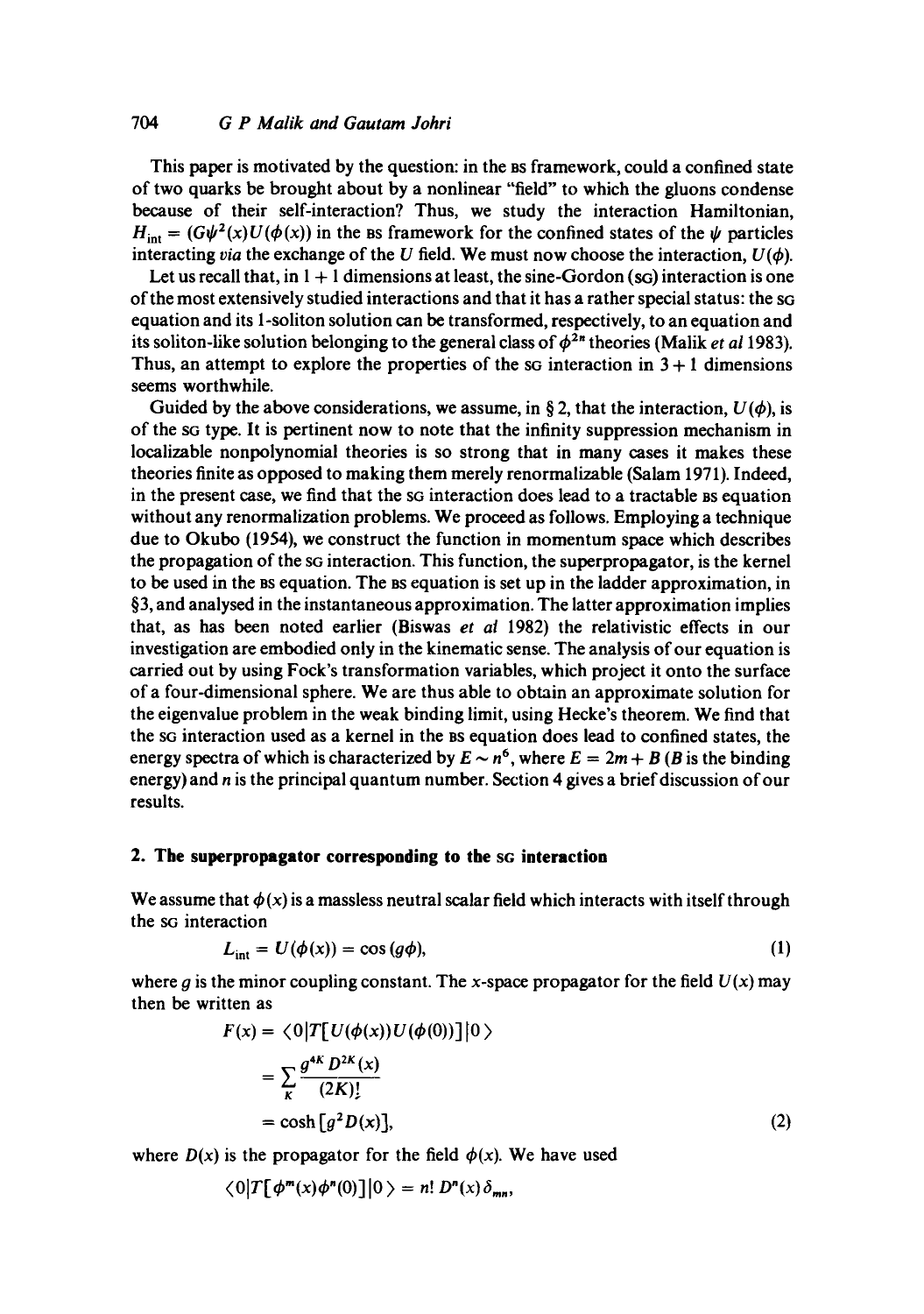where the  $n!$  factor arises from the possibility of pairing factors in the bracket in  $n!$ distinct ways. We note that there is no Borel ambiguity involved in obtaining (2) (see, e.0. Biswas *et al* 1972).

By analytic continuation we get, following Okubo (1954),

$$
g^2 = -i\lambda \quad (\lambda > 0) \tag{3}
$$

whence

$$
F(x) = \cos \left[\lambda D(x)\right],
$$
  
=  $\frac{1}{\pi} \int \frac{\sin (\lambda u)}{u + D(x)} du.$  (4)

Then  $F(p)$ , the Fourier transform of  $F(x)$ , is given by

$$
F(p) = \frac{1}{\pi} \int f(p) \sin(\lambda u) \, \mathrm{d}u,\tag{5}
$$

where

$$
f(p) = \int \frac{\exp(ipx)}{u + D(x)} d^4x,
$$
 (6)

and, for small values of the minor coupling constant,

$$
D(x) = -\frac{i}{(2\pi)^4} \int \frac{\exp(ipx)}{p^2 - ie} d^4p. \tag{6a}
$$

Equation (6) can be solved in different ways: it can be shown that  $f(p)$  satisfies the integral equation

$$
f(p) = \frac{(2\pi)^4}{u} \, \delta^4(p) + \frac{i}{(2\pi)^4 u} \int \frac{d^4 p'}{(p - p')^2} f(p'),
$$

whence on setting

$$
f(p) = \frac{(2\pi)^4}{u} \, \delta^4(p) + h(p),
$$

one may obtain

$$
h(p) = \frac{i}{u^2 p^2} + \frac{i}{(2\pi)^4 u} \int \frac{h(p')}{(p - p')^2} d^4 p'.
$$
 (7)

Then, make the ansatz

$$
h(p) = \int_0^{\infty} \frac{q(t)}{(p^2 + 16\pi^2 ut)^3} dt,
$$

and proceed to determine  $q(t)$  (see Okubo 1954). Alternatively, (7) may be wick-rotated converted into a differential equation and solved directly (Biswas *et al* 1973). We refer the reader to these papers for details, and simply quote the result here:

$$
f(p) = \frac{(2\pi)^4 \delta^4(p)}{u} + \frac{i u^{-5/2}}{2\pi (p^2)^{1/2}} K_1\left(\frac{(p^2)^{1/2}}{2\pi u^{1/2}}\right),
$$
 (8)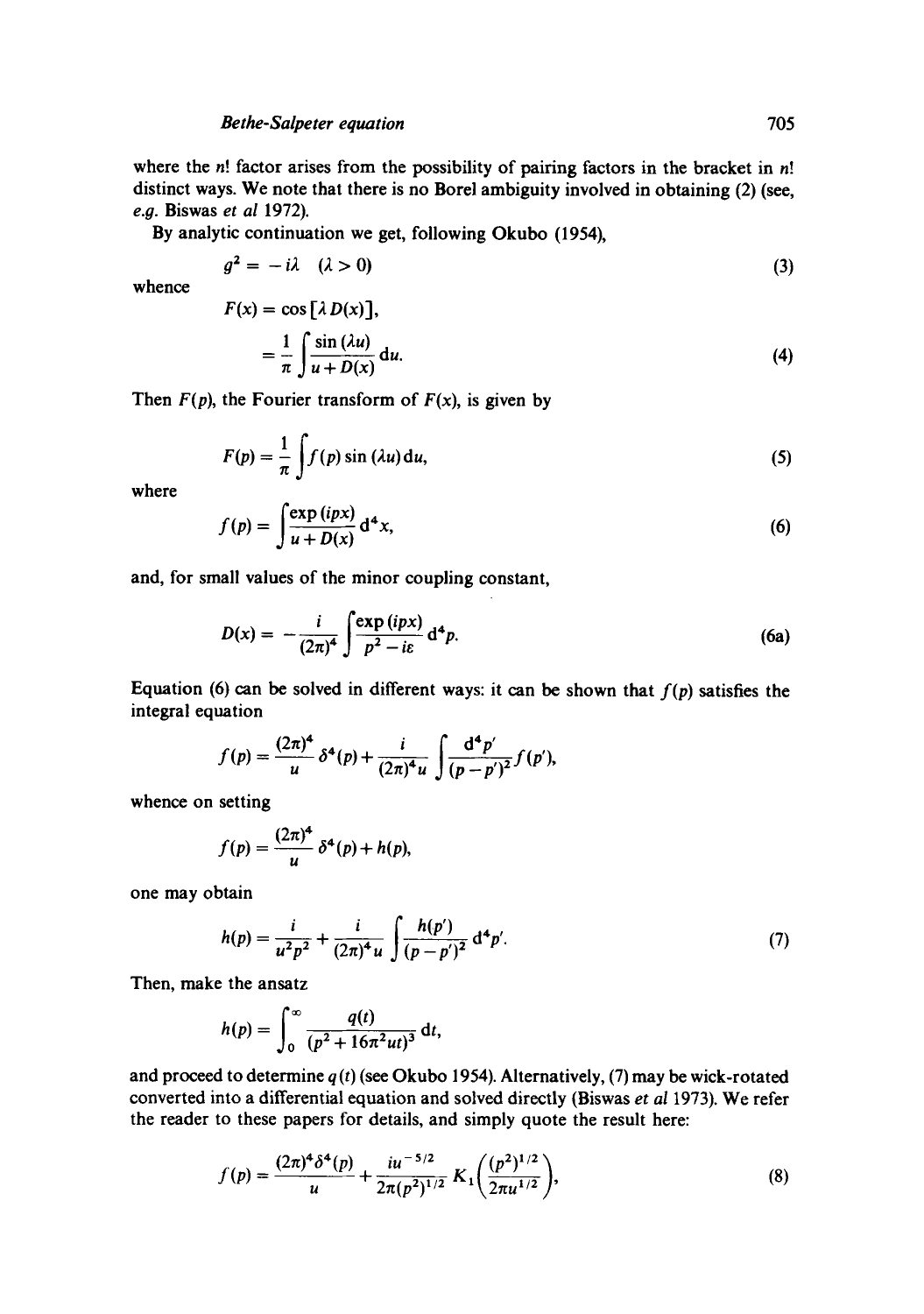where  $K_1(x)$  is the usual modified Bessel function. Thus (5) becomes

$$
F(p) = (2\pi)^4 \delta^4(p) + \frac{i}{2\pi^2 (p^2)^{1/2}} \int du \ K_1 \left(\frac{(p^2)^{1/2}}{2\pi u^{1/2}}\right) u^{-5/2} \sin{(\lambda u)}.
$$
 (9)

Equation (9) is our expression for the superpropagator which generally represents the propagation of an arbitrary number of  $\phi$  quanta (for techniques of calculation of superpropagators and general features of nonlinear Lagrangians, see Salam 1971).

#### **3. The ns equation with the sq kernel in the instantaneous approximation**

We consider the interaction Hamiltonian

$$
H_{\text{int}} = G\psi^2(x)U(x),\tag{10}
$$

where  $\psi(x)$  is a neutral scalar field of mass m, G is the renormalized major coupling constant and  $U(x)$  is the sG interaction

$$
U(x) = \cos\left(\frac{g\phi}{},\right) \tag{11}
$$

where  $\phi$  is a massless neutral scalar field and g is the minor coupling constant. Assuming that the two-body confined states result owing to the exchange of the  $U(x)$  "field" alone (ladder approximation), the BS equation for the confined state of the  $\psi$ -particles in momentum space has the form (Biswas *et al* 1973)

$$
\tau(p) = \frac{G^2}{(2\pi)^4 i} \frac{1}{(\frac{1}{2}E + p)^2 + m^2} \frac{1}{(\frac{1}{2}E - p)^2 + m^2} \int d^4p' F(p - p') \tau(p'), \qquad (12)
$$

where  $E$  is the sum of the momenta of the particles forming the bound state,  $p$  their relative momentum and  $F(p)$  is given by (9).

Since the factor that corresponds to the superpropagator in momentum space is the Fourier transform of  $F(x) - 1$ , we can drop the  $\delta^4(p)$  term from (9). Thus, (12) yields:

$$
\begin{aligned}\n&\left[ (\frac{1}{2}E + p)^2 + m^2 \right] \left[ (\frac{1}{2}E - p)^2 + m^2 \right] \tau(p) \\
&= \frac{G^2}{2^6 \pi^7} \int_{-\infty}^{+\infty} du \, u^{-3} \sin \left( \lambda u \right) \int_0^{\infty} \frac{dt}{\left( t^2 + \frac{1}{4\pi^2 u} \right)^{3/2}} \\
&\times \int \frac{d^4 p'}{(p - p')^2} \cos \left[ \left\{ (p - p')^2 \right\}^{1/2} t \right] \tau(p'),\n\end{aligned} \tag{13}
$$

where we have used a suitable representation for the  $K_1$  function (Gradshteyn and Ryzhik 1965). Specialising to the frame,

 $E = (0, 0, 0, iE).$ 

Equation (13) reduces, in the instantaneous approximation, to

$$
\begin{aligned} \left[\mathbf{p}^2 - (p_0 + \frac{1}{2}E)^2 + m^2\right] \left[\mathbf{p}^2 - (p_0 - \frac{1}{2}E)^2 + m^2\right] \tau(p) \\ &= \frac{G^2}{2^6 \pi^7} \int \mathrm{d}u \int \mathrm{d}t \, f(u, t) \int \frac{\mathrm{d}^4 p'}{(\mathbf{p} - \mathbf{p}')^2} \cos\left[\left\{(\mathbf{p} - \mathbf{p}')^2\right\}^{1/2} t\right] \tau(p'), \end{aligned} \tag{14}
$$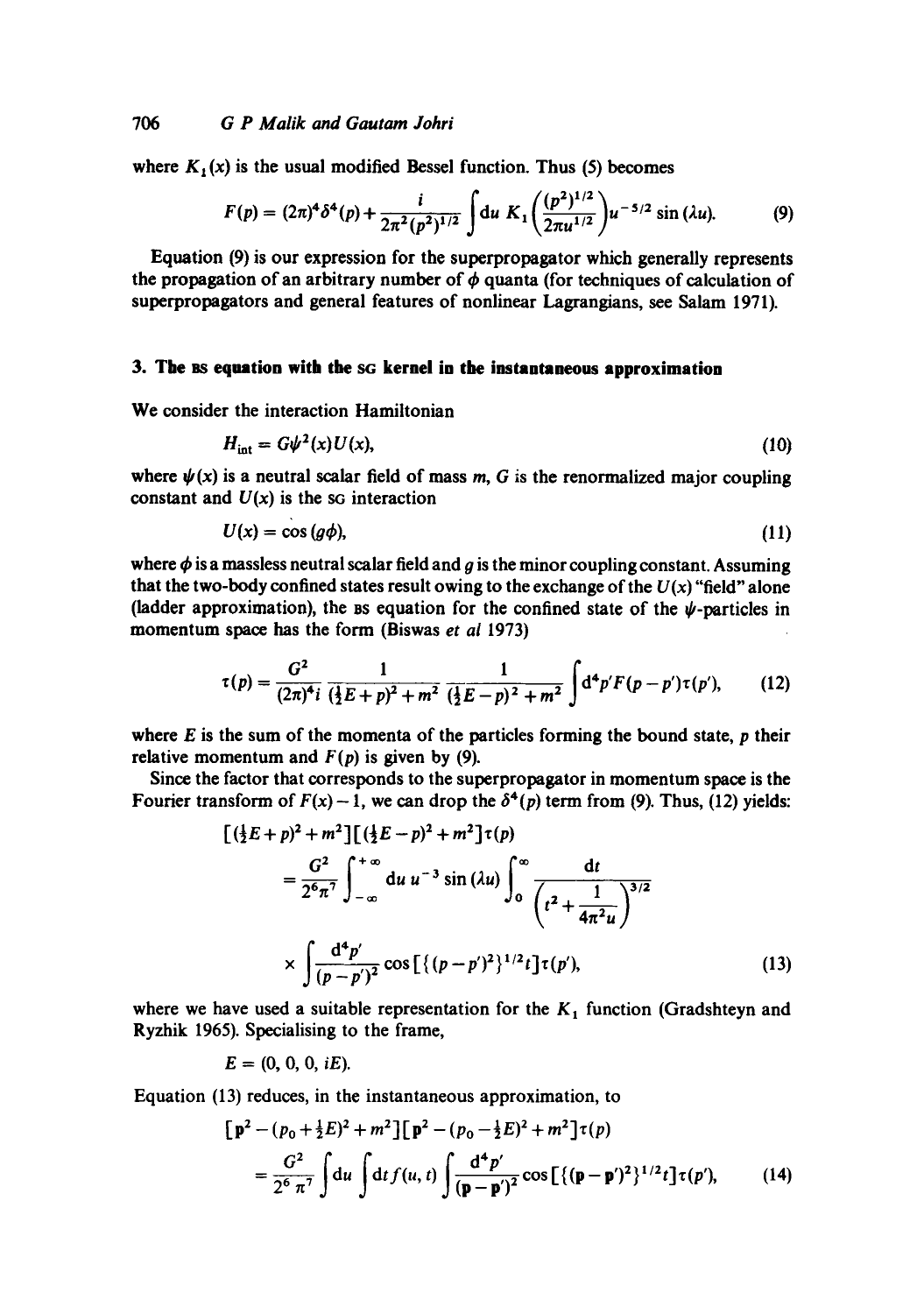where

$$
f(u, t) = \frac{u^{-3} \sin(\lambda \mu)}{\left(t^2 + \frac{1}{4\pi^2 u}\right)^{3/2}}.
$$
 (14a)

Note also that we may now set

$$
E = 2m + B > 2m,\tag{14b}
$$

where  $B$  is the binding energy.

We note that the choice of the  $K_1$  function exercised above is crucial: the form of (14) immediately suggests that, in the weak binding approximation, one may now proceed to reduce this equation following, for example, Biswas *et al* (1973). Essentially, we proceed as follows (to make this note reasonably self-contained, the details are given in Appendix A). Performing the  $p'_0$  integration, we obtain an  $O(3)$ -symmetric equation. Using spherical harmonics and separating the angular variables, we then get an equation for the radical part of the as wavefunction. This equation is projected on to the surface of a four-dimensional sphere by employing Fock's transformation variables. The equation thus obtained is solved by functions related to Gegenbauer polynomials. The application of Hecke's theorem then yields

$$
1 = \frac{-G^2}{2^7 \pi^5 m^2 c n} \int du \int dt f(u, t)
$$
  
 
$$
\times \int_{-1}^{+1} \frac{dx (1 - x^2)^{1/2} C_{n-1}^1(x)}{(1 - x)} \cos \left[ \frac{mct}{\sqrt{2}} (1 - x)^{1/2} \right],
$$
 (15)

where

$$
c = \left(\frac{E^2}{4m^2} - 1\right)^{1/2}.\tag{16}
$$

Substituting  $(14a)$  into  $(15)$  and carrying out the *t*-integration (Gradshteyn and Ryzhik 1963), we obtain

$$
1 = \frac{-G^2}{2^6 2^{1/2} \pi^4 m n} \int_{-\infty}^{+\infty} du \, u^{-5/2} \sin(\lambda u)
$$
  
 
$$
\times \int_{-1}^{+1} \frac{dx (1 - x^2)^{1/2} C_{n-1}^1(x) (1 - x)^{1/2}}{(1 - x)} K_1 \left( \frac{mc (1 - x)^{1/2}}{2 2^{1/2} \pi u^{1/2}} \right). \tag{17}
$$

Now, in the weak binding limit we approximate  $K_1(z)$  as

$$
K_1(z) \simeq \frac{1}{z} + \frac{z}{2} [\ln(\frac{1}{2}z) + A], \tag{18}
$$

where

$$
A = -\frac{1}{2} [\psi(1) + \psi(2)], \qquad (18a)
$$

 $\psi(x)$  being Euler's  $\psi$  function; the reason for retaining the second term in the approximation for  $K_1$  is apparent below. Substituting (18) into (17) we get

$$
1 = \frac{-G^2}{2^6 2^{1/2} \pi^4 \, mn} \left[ I_1 + I_2 + I_3 + I_4 \right],\tag{19}
$$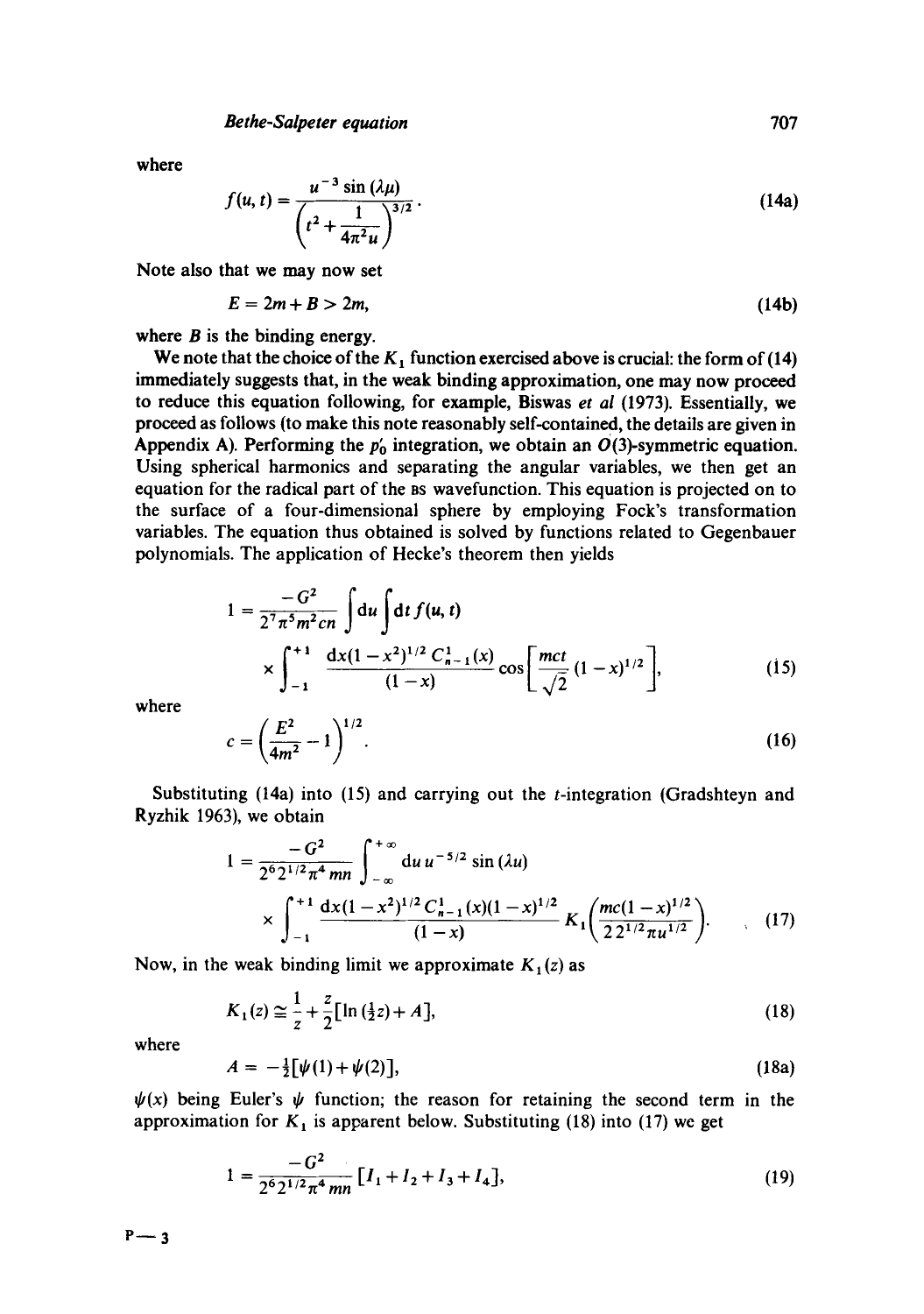where

 $\sim$ 

$$
I_{1} = \frac{2 \cdot 2^{1/2} \pi}{mc} \int_{-\infty}^{+\infty} du \, u^{-2} \sin(\lambda u) \int_{-1}^{+\infty} dx (1 - x^{2})^{1/2} (1 - x)^{-1} C_{n-1}^{1}(x)
$$
  
\n
$$
= 0;
$$
  
\n
$$
I_{2} = \frac{mc}{4 \cdot 2^{1/2} \pi} \int_{-\infty}^{+\infty} du \, u^{-3} \sin(\lambda u) \int_{-1}^{+\infty} dx (1 - x^{2})^{1/2} C_{n-1}^{1}(x) \ln(1 - x)^{1/2};
$$
  
\n
$$
I_{3} = -\frac{mc}{4 \cdot 2^{1/2} \pi} \int_{-\infty}^{+\infty} du \, u^{-3} \sin(\lambda u) \ln u^{1/2} \int_{-1}^{+\infty} dx (1 - x^{2})^{1/2} C_{n-1}^{1}(x)
$$
  
\n
$$
= -\frac{mc}{4 \cdot 2^{1/2} \pi} \cdot \frac{\pi}{4} \int_{-\infty}^{+\infty} du \, u^{-3} \sin(\lambda u) \ln u, \quad (n = 1)
$$
  
\n
$$
= 0; \quad (n > 1)
$$
  
\n
$$
I_{4} = \frac{mc}{4 \cdot 2^{1/2} \pi} \left[ A + \ln \left( \frac{mc}{4 \cdot 2^{1/2} \pi} \right) \right] \int_{-\infty}^{+\infty} du \, u^{-3} \sin(\lambda u)
$$
  
\n
$$
\times \int_{-1}^{+\infty} dx (1 - x^{2})^{1/2} C_{n-1}^{1}(x)
$$
  
\n
$$
= \frac{mc}{4 \cdot 2^{1/2} \pi} \left[ \ln c + A + \ln \left( \frac{m}{4 \cdot 2^{1/2} \pi} \right) \right] \left( \frac{-\lambda^{2} \pi^{2}}{4} \right) \quad (n = 1)
$$
  
\n
$$
= 0, \quad (n > 1)
$$

We now proceed to carry out the above integrations for arbitrary *n*. First, the  $n = 1$ case. The x-integral in  $I_2$  may be performed through the substitution  $x = \cos \theta$ :

$$
\int_{-1}^{+1} dx (1 - x^2)^{1/2} \ln (1 - x)^{1/2} = \frac{\ln 2}{2} \int_{0}^{\pi} d\theta \sin^2 \theta + \int_{0}^{\pi} d\theta \sin^2 \theta \ln \left( \sin^2 \frac{\theta}{2} \right)
$$

$$
= -\frac{\pi}{8} (2 \ln 2 - 1);
$$

thus,

$$
I_2^{(n=1)} = -\frac{\pi m c g^4}{2^6 \cdot 2^{1/2}} (2 \ln 2 - 1).
$$
 (20)

The u-integral in  $I_3^{(n=1)}$  may be performed by parts, to reduce the integrand to the form  $(u^{-1} \sin (\lambda u) \ln u)$ , whence,

$$
I_3^{(n=1)} = \frac{\pi m c g^4}{2^5 \cdot 2^{1/2}} \left( C + \ln \lambda - \frac{3}{2} \right),\tag{21}
$$

where C is Euler's constant.  $I_4^{(n=1)}$  is trivial to calculate:

$$
I_4^{(n=1)} = \frac{\pi m c g^4}{2^4 \cdot 2^{1/2}} \left[ \ln c + A + \ln \left( \frac{m}{4 \cdot 2^{1/2} \pi} \right) \right].
$$
 (22)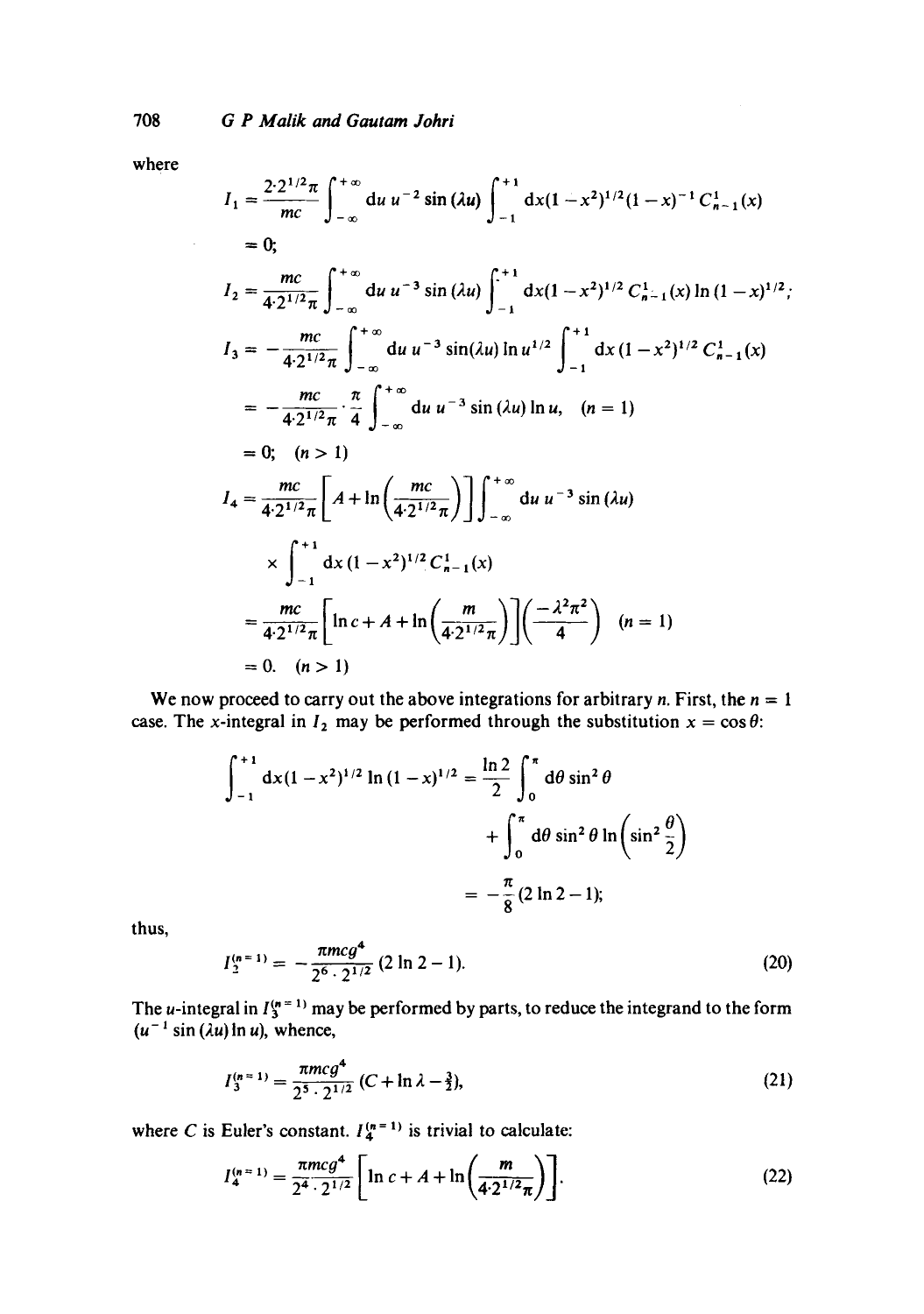Substituting (20), (21) and (22) into (19) and recalling that  $I_1 = 0$  for all n, we have, for  $n = 1$ ,

$$
\frac{1}{c} = \frac{\gamma \pi}{2} \left[ \frac{1}{4} (2 \ln 2 - 1) - \frac{1}{2} \left( C + \ln \lambda - \frac{3}{2} \right) - \left\{ \ln c + A + \ln \left( \frac{m}{4 \cdot 2^{1/2} \pi} \right) \right\} \right], (23)
$$
  

$$
\gamma = G^2 g^4 / 2^{10} \pi^4.
$$
 (24)

where

For 
$$
n > 1
$$
,  $l_1$ ,  $l_3$  and  $l_4$  in (19) do not contribute; we are left with

$$
1 = \frac{-G^2c}{2^9\pi^5n} \left( -\lambda^2 \frac{\pi}{2} \right) \int_{-1}^{+1} \left( dx (1 - x^2)^{1/2} C_{n-1}^1(x) \ln \left( 1 - x \right)^{1/2} \right) \tag{25}
$$

If we use the following representation for  $C_n^{\lambda}(x)$ ,

$$
C_n^{\lambda}(x) = \frac{(-1)^n}{2^n} \frac{\Gamma(2\lambda+n)\Gamma\left(\frac{2\lambda+1}{2}\right)(1-x^2)^{1/2-\lambda}}{\Gamma(2\lambda)\Gamma\left(\frac{2\lambda+1}{2}+n\right)n!} \frac{d^n}{dx^n} [(1-x^2)^{\lambda+n-1/2}],
$$
\n(26)

the integral in (25) can be evaluated for arbitrary n (Appendix B). Thus, we have the results:

Binding energy,

$$
B \simeq mc^2 = m \left[ \frac{2(n-1)n(n+1)}{\gamma \pi} \right]^2 \quad (n \geq 2).
$$
 (27)

The state  $n = 1$  may be estimated by assuming  $\lambda = m = 1$  in (23); further let  $\pi y = 1$ . It is then easy to check that  $c = 0.5$  satisfies the reduced (23), and we have

$$
B \simeq 0.25, \tag{27a}
$$

which conforms to the pattern of the rest of the spectrum.

#### **4. Discussion**

In this note we have attempted to obtain approximate solutions to the problem of twoscalar particles confined *via* the exchange of the sq field in the BS formalism. To obtain analytic solutions, we had to make the following simplifying assumptions: velocity of propagation of the interaction is infinite (instantaneous approximation), binding energy is small, and  $p/m \ll 1$  binding energy (p is the relative momentum of the particles forming the confined state). Intuitively, it seems that the "instantaneous" exchange of interaction scarcely allows the participating particles to move with respect to each other.

We find that the spectrum of energies for the confined states is characterized by  $E \sim n^6$ , where *n* is the principal quantum number. This result may be naively understood as follows. Consider first the bound state of two particles being brought about by the exchange of a single particle. The kernel used in the BS equation in this case may be pictured as a sort of spring that keeps the constituents bound. Extending this analogy, it seems that the sG kernel, representing as it does the exchange of an arbitrary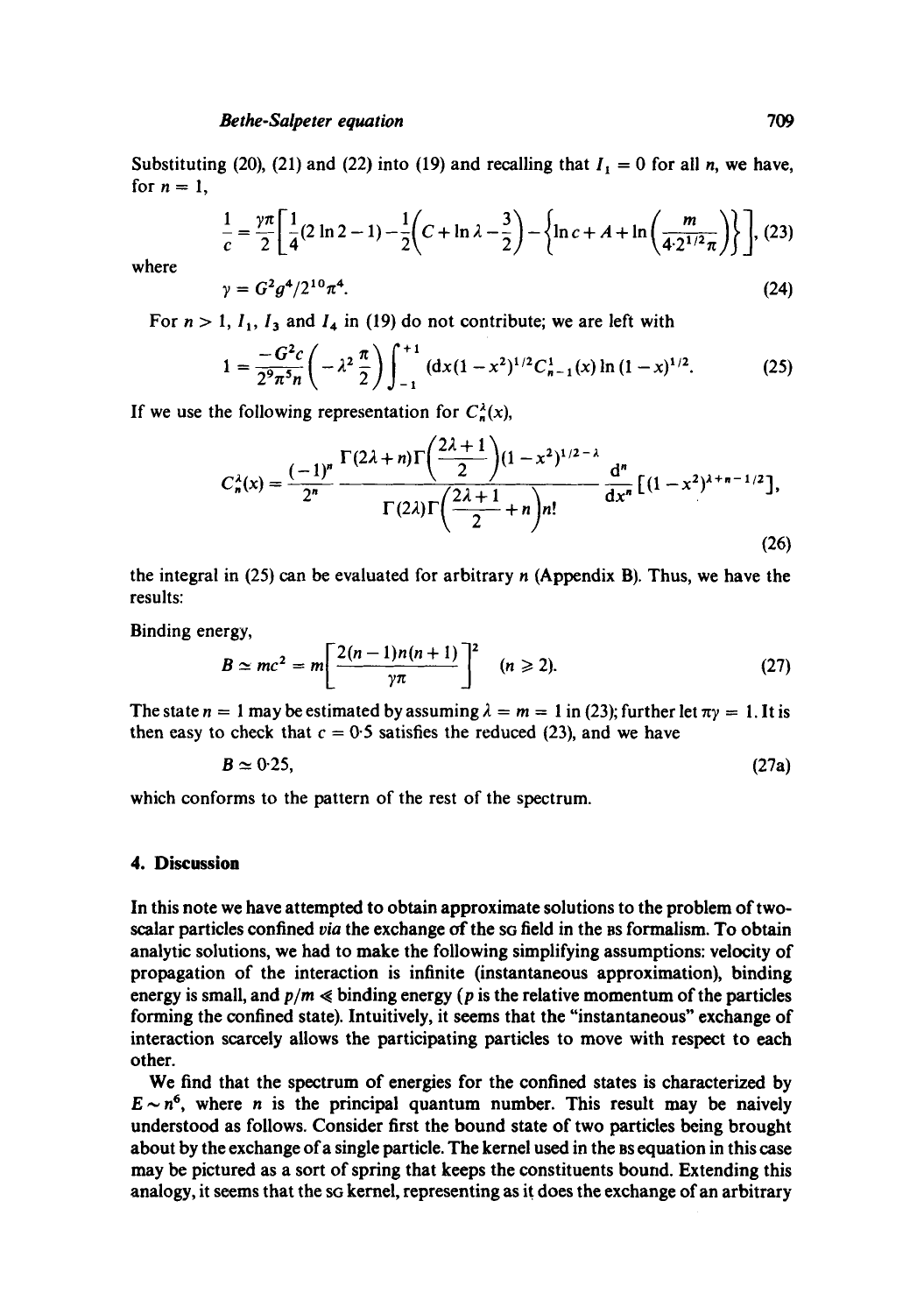## 710 *G P Malik and Gautam Johri*

number of quanta, may be pictured as a sort of "composite spring" of great strength. We conclude this note by drawing attention to Henley's (1979) remarks on the relativistic harmonic oscillator in this connection.

## **Acknowledgements**

One of the authors (6pM) would like to thank Prof. A. Salam for hospitality at the International Centre for Theoretical Physics, Trieste, where this work was begun. He would like to thank Prof. J C Pati for encouragement. The authors would like to thank Professors S N Biswas and S Raichoudhury, Drs Usha Malik, J Subba Rao and Vijaya S Varma for helpful discussions. GJ acknowledges financial support from CSIR.

#### **Appendix A**

Reduction of (14) in the weak binding approximation by employing Fock's transformation variables and Hecke's theorem.

Since the right side of (14) is a function of **p** alone, we can introduce a function  $S(\mathbf{p})$ :

$$
S(\mathbf{p}) = \left[\mathbf{p}^2 - (p_0 + \frac{1}{2}E)^2 + m^2\right] \left[\mathbf{p}^2 - (p_0 - \frac{1}{2}E)^2 + m^2\right] \tau(p). \tag{A1}
$$

Substituting (A1), into (14), performing the  $p'_0$ -integration and defining

$$
\chi(\mathbf{p}) = \frac{S(\mathbf{p})}{(\mathbf{p}^2 + m^2)^{1/2} \left(\mathbf{p}^2 + m^2 - \frac{E^2}{4}\right)},
$$
 (A2)

we obtain

$$
(\mathbf{p}^2 + m^2)^{1/2} \left( \mathbf{p}^2 + m^2 - \frac{E^2}{4} \right) \chi(\mathbf{p})
$$
  
=  $+\frac{G^2}{2^7 \pi^6} \int du \int dt f(u, t) \int \frac{d^3 p' \cos\left[ \{ (\mathbf{p} - \mathbf{p}')^2 \}^{1/2} t \right]}{(\mathbf{p} - \mathbf{p}')^2} \chi(\mathbf{p}').$  (A3)

The  $O(3)$ -symmetry of the above equation enables one to write

$$
\chi(\mathbf{p}) = q_i(p) \; Y_i^{\mu}(\theta, \phi) \quad (|\mathbf{p}| = p), \tag{A4}
$$

whence, upon using the properties of spherical harmonics, one can separate out the angular variables to obtain  $\binom{1}{2}$ 

$$
z(\rho)(1 + c^2 \rho^2)^{1/2} q_i(\rho)
$$
  
=  $+\frac{G^2}{m^2 c 2^7 \pi^6} \int du \int dt f(u, t)$   
 $\times \int \frac{d\rho' \rho'^2 \sin \theta' d\theta' d\phi' q_i(\rho') P_i(\cos \theta') \cos[{\text{mct}}(\rho^2 + \rho'^2 - 2\rho \rho' \cos \theta')^{1/2}]}{[\rho^2 + \rho'^2 - 2\rho \rho' \cos \theta']}$  (A5)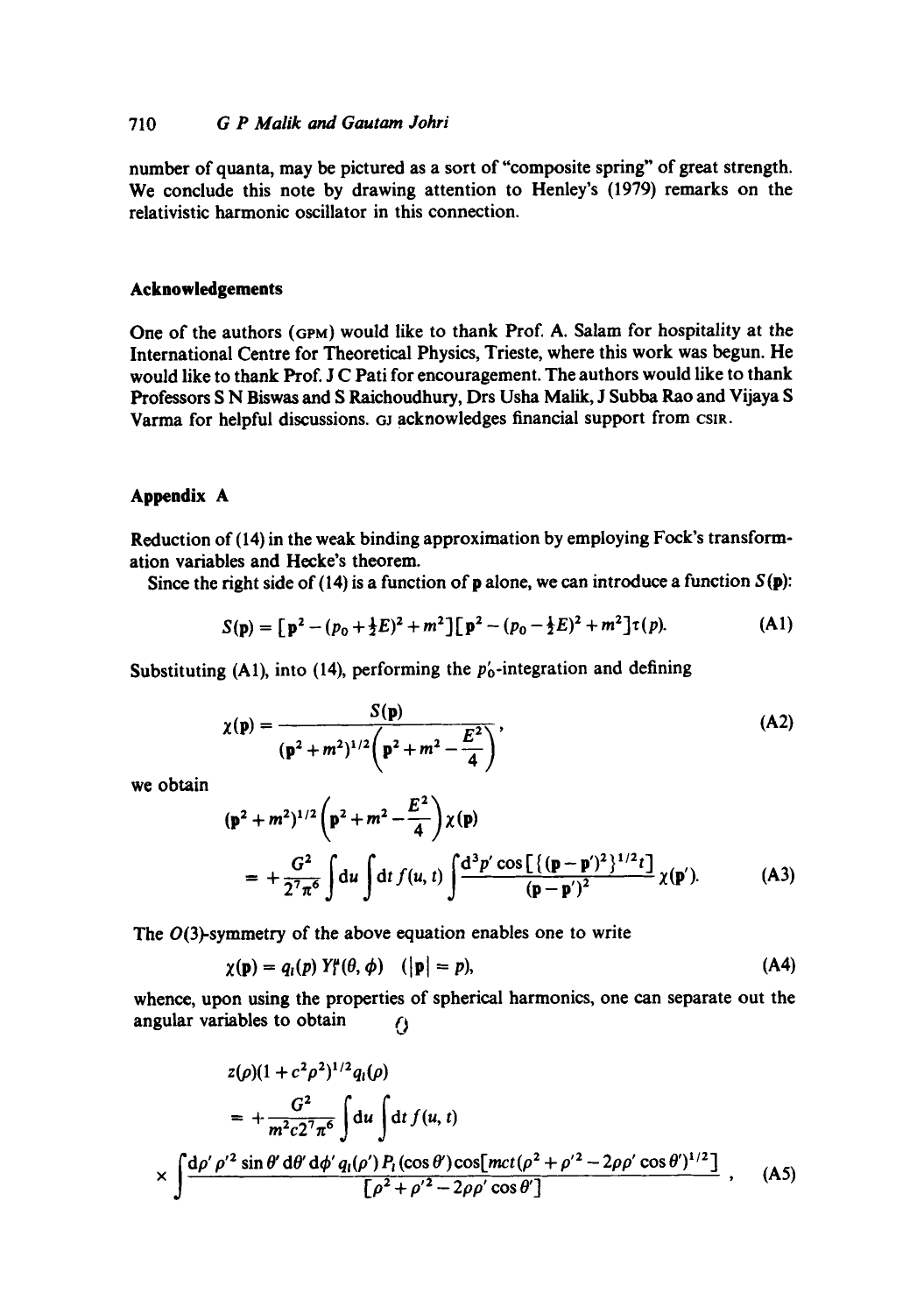where

 $\mathbf{r}$ 

$$
\rho = \frac{p}{mc},
$$
  
\n
$$
z(\rho) = (\rho^2 - 1), \text{ and}
$$
  
\n
$$
c = \left(\frac{E^2}{4m^2} - 1\right)^{1/2}.
$$
 (A6)

Note that, for small binding, (14) now implies

$$
B \simeq mc^2. \tag{A7}
$$

Equation (A5) may be solved in the weak-binding limit by following the procedure given by Fock: by means of the transformations

$$
\rho = \tan(\frac{1}{2}\alpha), \quad \rho' = \tan(\frac{1}{2}\alpha'), \tag{A8}
$$

it is projected onto the surface of a four-dimensional sphere, leading to,  $\mathbf{r}$ 

$$
z(\alpha) \sec^4(\frac{1}{2}\alpha) \left( \frac{a+b \cos \alpha}{1+\cos \alpha} \right) q_i (\tan \frac{1}{2}\alpha)
$$
  
\n
$$
= + \frac{G^2}{2^9 \pi^6 m^2 c} \int d\alpha \int dt f(u, t)
$$
  
\n
$$
\times \int \frac{d\Omega_4' \sec^4(\frac{1}{2}\alpha') q_i (\tan \frac{1}{2}\alpha') P_i(\cos \theta')}{[1-\cos \Theta]}
$$
  
\n
$$
\times \cos \left[ \frac{mct}{\sqrt{2}} (1-\cos \Theta)^{1/2} (1+\tan^2(\frac{1}{2}\alpha)+\tan^2(\frac{1}{2}\alpha')) + \tan^2(\frac{1}{2}\alpha) \tan^2(\frac{1}{2}\alpha'))^{1/2} \right]
$$
(A9)

where  $\Theta$  is the angle between two unit four-dimensional vectors of polar angles  $(\alpha, 0, 0)$ and  $(\alpha', \theta', \phi')$ :

 $\cos \Theta = \cos \alpha \cos \alpha' + \sin \alpha \sin \alpha' \cos \theta'$ , and

$$
z(\alpha) = \left(1 - \frac{2}{\sec^2\left(\frac{1}{2}\alpha\right)}\right);
$$

 $d\Omega'_{4}$  is the four-dimensional solid angle:

$$
d\Omega_4' = \sin^2 \alpha' \sin \theta' \, d\alpha' \, d\theta' \, d\phi',
$$
  
\n
$$
a = (1 + \frac{1}{2}c^2),
$$
 and  
\n
$$
b = (1 - \frac{1}{2}c^2).
$$

We now adopt the small-binding approximation. Thus,  $a = b \approx 1$ ;

$$
z(\alpha) = \left(1 - \frac{2}{\sec^2\left(\frac{1}{2}\alpha\right)}\right) = 1 - \frac{2}{1 + \left(\frac{p}{mc}\right)^2} \approx -1,\tag{A9}
$$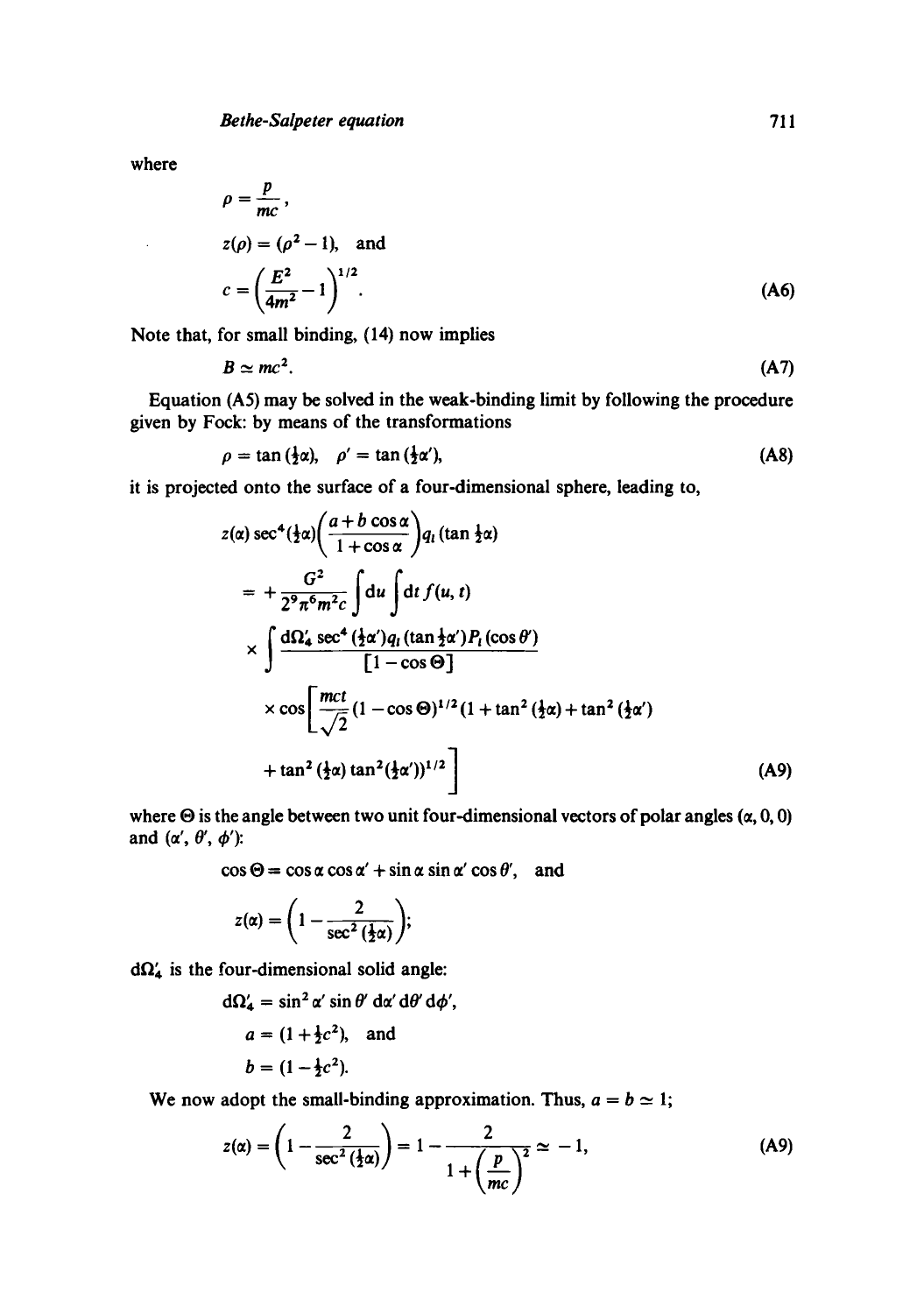provided  $p/m \ll c$ . (A10)

The approximation in (AI0) is not inconsistent with the instantaneous approximation within which we are working: the infinite velocity of propagation of the interaction scarcely allows the participating particles to move w.r.t. each other. Thus, the function

$$
\sigma(\alpha, \alpha') = \tan^2\left(\frac{1}{2}\alpha\right) + \tan^2\left(\frac{1}{2}\alpha'\right) + \tan^2\left(\frac{1}{2}\alpha\right)\tan^2\left(\frac{1}{2}\alpha'\right),\tag{A11}
$$

may also be neglected.

If we now introduce

$$
H(\alpha) = \sec^4(\frac{1}{2}\alpha) q_1(\tan\frac{1}{2}\alpha),\tag{A12}
$$

equation (A9) reduces to

$$
H(\alpha) = \frac{-G^2}{2^9 \pi^6 m^2 c} \int du \int dt f(u, t)
$$
  
 
$$
\times \int \frac{d\Omega'_4 H(\alpha') p_i(\cos \theta')}{[1 - \cos \Theta]} \cos \left[ \frac{mct}{\sqrt{2}} (1 - \cos \Theta)^{1/2} \right].
$$
 (A13)

The solution of (A13) can be taken as

$$
H(\alpha) = P_{n-1, l}^{(2)} (\cos \alpha), \quad n = 1, 2, 3, ... \qquad (A14)
$$

where the functions  $P_{n-1,1}^{(2)}$  (cos  $\alpha$ ) are related to the Gegenbauer polynomials in a simple manner:

$$
P_{n, l}^{(2)}(\cos \alpha) = \frac{1}{n+1} \sin^l \alpha \ C_{n-l}^{l+1} (\cos \alpha). \tag{A15}
$$

Substituting (A 14) into (A 13), and applying Hecke's theorem (Erdelyi 1953), we obtain

$$
1 = \frac{-G^2}{2^7 \pi^5 m^2 c n} \int du \int dt f(u, t)
$$
  
 
$$
\times \int_{-1}^{+1} \frac{dx (1 - x^2)^{1/2} C_{n-1}^1(x)}{(1 - x)} \cos \left[ \frac{mct}{\sqrt{2}} (1 - x)^{1/2} \right],
$$
 (A16)

which is equation (15) of the text.

## **Appendix B**

Evaluation of the integral in (25) for  $n \ge 2$ .

$$
I = \int_{-1}^{+1} dx (1 - x^2)^{1/2} C_{n-1}^1(x) \ln (1 - x)^{1/2}.
$$
 (B1)

Substituting the representation for  $C_{n-1}(x)$  given in (26), we have

$$
I = \frac{(-1)^{n-1}}{2^n} \frac{\Gamma(n+1)\Gamma(\frac{3}{2})}{\Gamma(n+\frac{1}{2})(n-1)!} \int_{-1}^{+1} dx \ln(1-x) \frac{d^{n-1}}{dx^{n-1}} (1-x^2)^{n-1/2}. \quad (B2)
$$